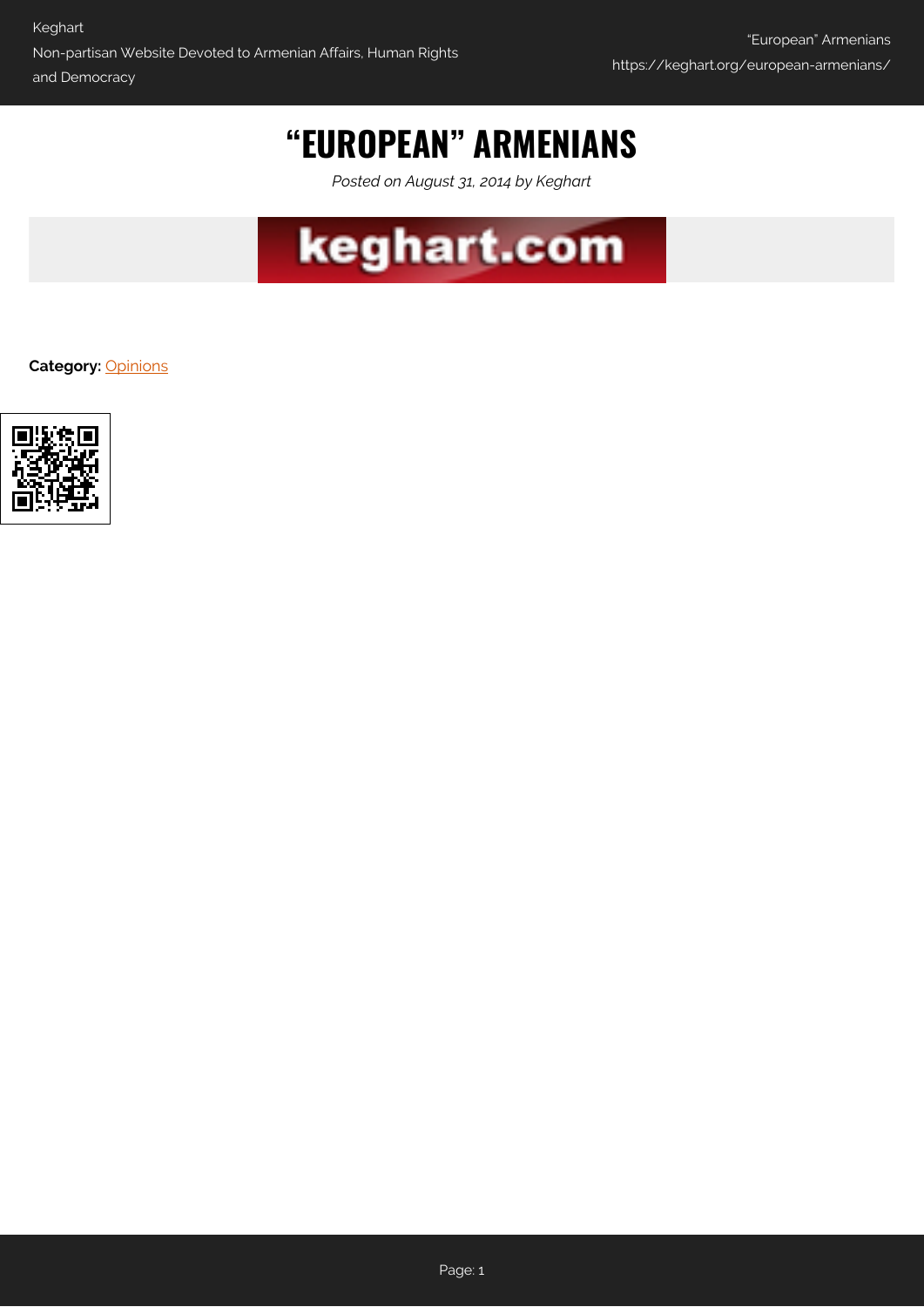## **Editorial**, 31 August 2014

"In its history, culture and desire for rapprochement with Europe, Armenia is a deeply European state…" said French Ambassador Henri Reynaud during Bastille Day celebrations in Armenia on July 14. But is Armenia really in Europe? Are Armenians European? Is identity designated geographically, culturally or racially? Does it matter whether we are European or not?

To consider—as most people do--the Ural Mountains are the static dividing line between Asia and Europe would be inaccurate. History shows that Europe's eastern boundaries have been elastic. A

millennium ago the River Don was the boundary between Asia and Europe. At the end of the 15<sup>th</sup> century the line advanced to the banks of the Volga River. A century later the demarcation line had

reached the River Ob. In the 19<sup>th</sup> century the Urals affixed the boundary between the two continents.

In the 20<sup>th</sup> century the boundary shifted to the banks of the Rivers Emba and Kerch, near Kazakhstan. Clearly, in the past millennium geography has not been the determinant of Europe's eastern boundaries.

## **Editorial**, 31 August 2014

"In its history, culture and desire for rapprochement with Europe, Armenia is a deeply European state…" said French Ambassador Henri Reynaud during Bastille Day celebrations in Armenia on July  $\pmb{\times}$ 14. But is Armenia really in Europe? Are Armenians European? Is identity designated geographically, culturally or racially? Does it matter whether we are European or not?

To consider—as most people do--the Ural Mountains are the static dividing line between Asia and Europe would be inaccurate. History shows that Europe's eastern boundaries have been elastic. A

millennium ago the River Don was the boundary between Asia and Europe. At the end of the  $15<sup>th</sup>$ century the line advanced to the banks of the Volga River. A century later the demarcation line had

reached the River Ob. In the 19<sup>th</sup> century the Urals affixed the boundary between the two continents.

In the 20<sup>th</sup> century the boundary shifted to the banks of the Rivers Emba and Kerch, near Kazakhstan. Clearly, in the past millennium geography has not been the determinant of Europe's eastern boundaries.

Culturally, Armenia is a blend of the East and the West. While in recent decades Johnny-comelately Turkey has typically barged in to claim that it's 'the' bridge between Asia and Europe, Armenia was the original bridge for two-thousand years. Surrounded by Muslim nations (and sometimes occupied by them), Armenians are Christians—a faith they share with Europeans. Christianity has also been the main channel of Armenian cultural expression in the past 1,700 years.

Even before the birth of Christ, Armenians were rubbing shoulders with the Greeks and the Romans: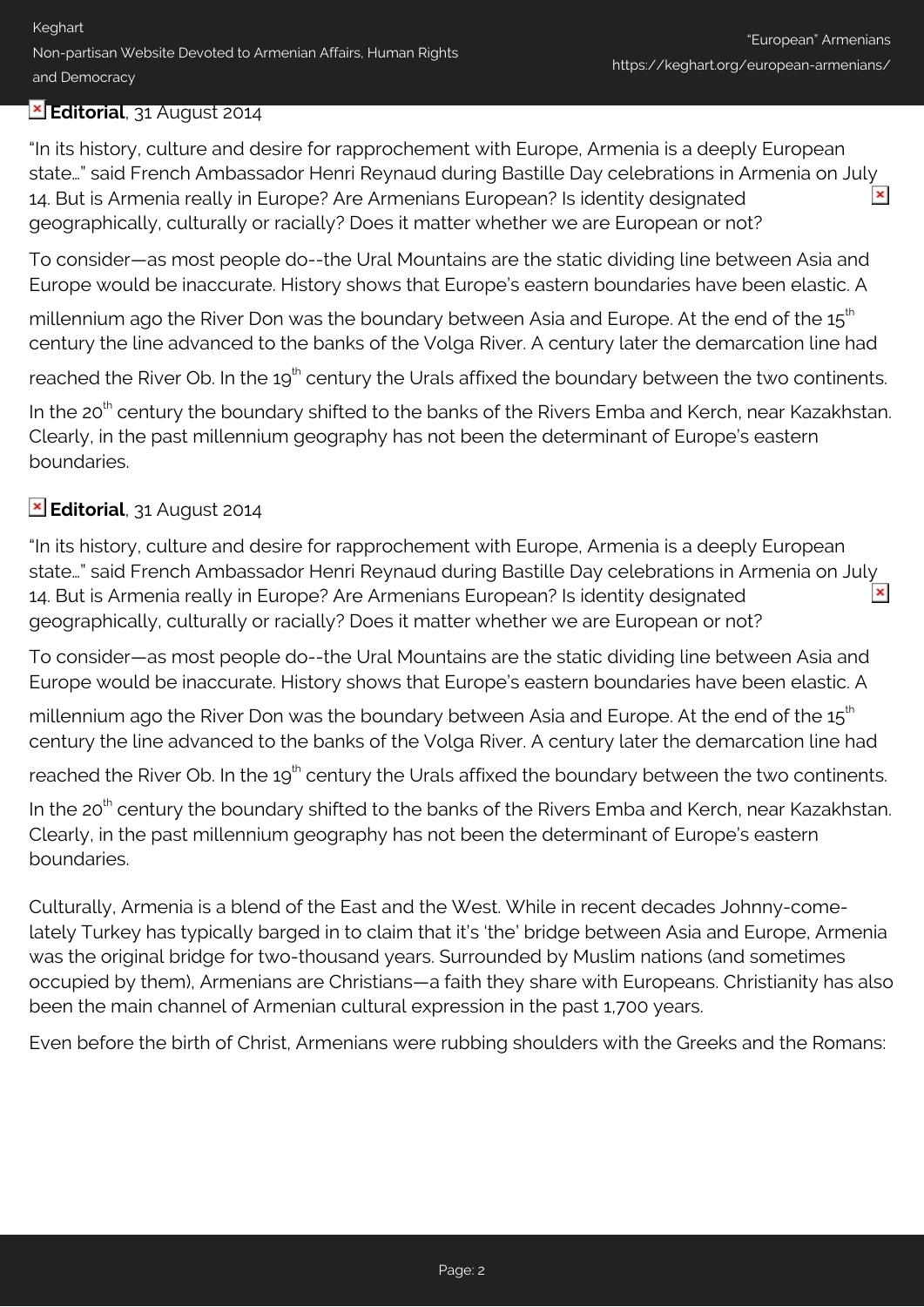sometimes fighting them; sometime occupied by them; sometimes forming alliances with them. A

few decades after the Crucifixion, King Drtad I of Armenia received his crown from Emperor Nero. Armenia maintained relations with the West through Byzantium, the eastern half of the Roman Empire. In the Middle Ages Armenia even sent missionaries and monks to far away Ireland. Then came the Crusaders and further alliances with the West. A number of respected scholars believe that in addition to exporting Armenian military architecture to Europe, the Crusaders took Armenian civic architecture to Europe. The latter was given the "Gothic" misnomer in Europe, although the Goths were barbarians whose contribution to Europe was pillage and death; they were forerunners of the marauding Turkic tribes.

After the fall of Ani, many Armenians fled to Eastern Europe and established towns, trading posts as

far north as Poland. By the 16<sup>th</sup> century Armenian merchants were traipsing up and down Europe thus continuing cultural cross-pollination between Armenia and Europe. After the establishment of the Romanov dynasty Armenians began their tortuous and prolonged campaign to persuade Russia

to liberate Armenia from Turkish/Persian rules. In the 18<sup>th</sup> and 19<sup>th</sup> century Armenians came to perceive Europe as the fountain of modern civilization and progress. Armenian young men in Tiflis and in Constantinople headed to Venice, Vienna, Berlin, Moscow, Dorbat (then German-ruled Estonia), and Paris for their education. They returned brimming with ideas of the Enlightenment. Armenians have maintained that cultural adoration/aspiration, and imitated Western ideals and values. In the 60 years following the Genocide, Armenians, who had survived the Genocide and settled in the Middle East, were often modems between Western culture and the Arab world.

If race is the determinant as to what continent Armenia belongs, Armenia would be as European as the denizens of London, Paris and Rome. Like them, Armenians belong to the Aryan (not a scientific term) race and their language is Indo-European.

What would be the benefits, for Armenia, to be considered European? It's certainly not an admission ticket to the European Union. Neither will it guarantee Armenia's security. Europe can't defend Armenia against Turkey. Armenia also can't expect the United States to abandon its long-time ally Turkey for Armenia: when America considers Asian and Muslim Turkey far more important than European and Christian Greece, what chance does Armenia have of American support in case of conflict with Turkey?

Some political pundits and scholars in Armenia and in the Diaspora insist that Armenians are in denial and that Armenia is a Middle Eastern country with a future that should be firmly in the East. However, the East right now is not an option for Armenia: Turkey and Azerbaijan are hostile; the Arab world continues to be in tumult; in Central Asia the people are mostly Turkic. While Tehran is eager to solidify its relations with Armenia, Iran is isolated since the West decided to make it a pariah state. As well, Iran is not a big player on the world political or economic stage.

While Arab countries co-operate, to some extent, with other Arab countries because of shared